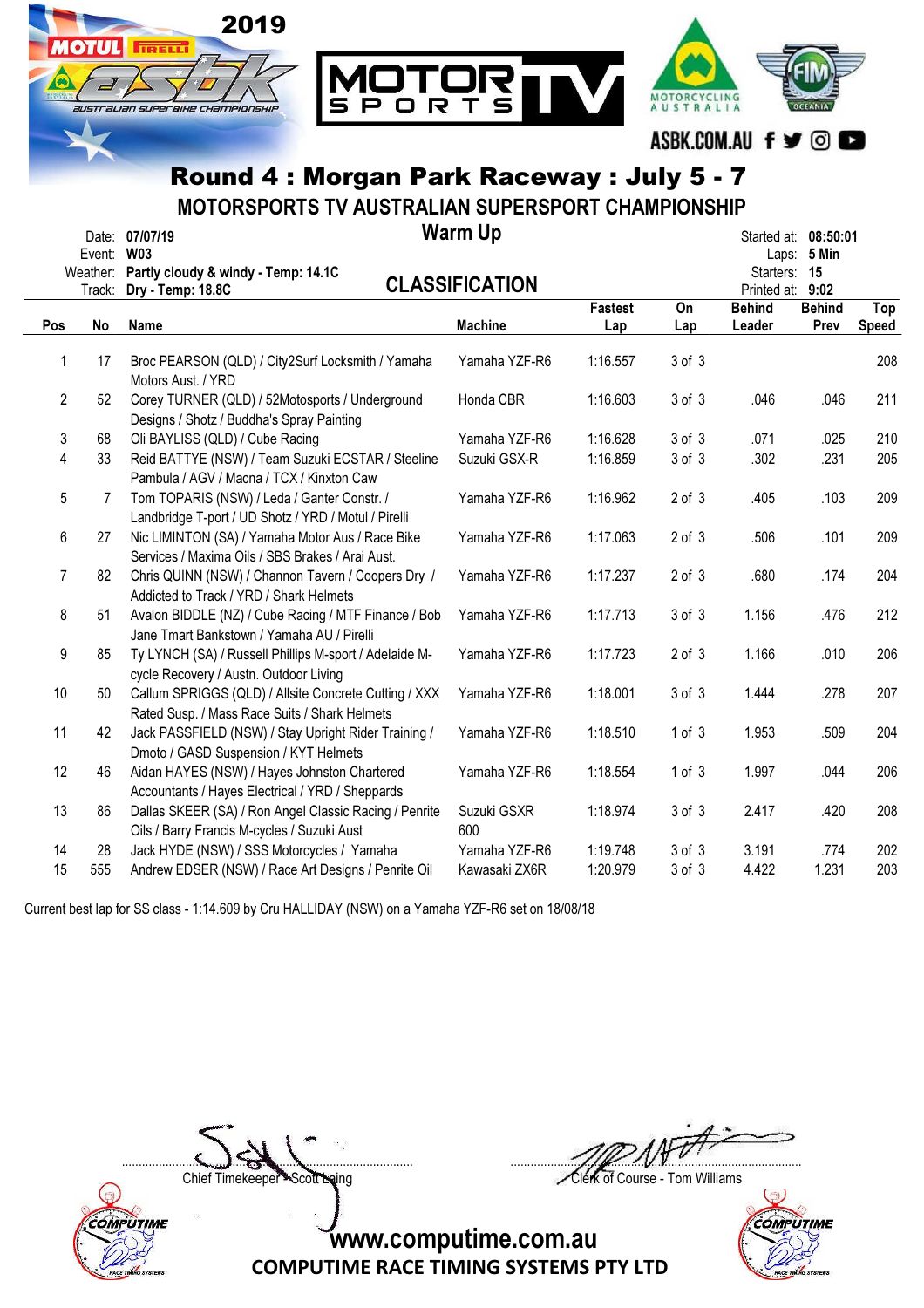

MOTORSPORTS TV AUSTRALIAN SUPERSPORT CHAMPIONSHIP

|    | Event:           | Date: 07/07/19<br><b>W03</b><br>Weather: Partly cloudy & windy - Temp: 14.1C<br>Track: Dry - Temp: 18.8C |          | <b>Warm Up</b><br><b>LAP TIMES</b> |                  | Started at: 08:50:01<br>Laps: 5 Min<br>Starters: 15<br>Printed at: 9:02 |  |
|----|------------------|----------------------------------------------------------------------------------------------------------|----------|------------------------------------|------------------|-------------------------------------------------------------------------|--|
|    | No Name          |                                                                                                          | Lap 1    | Lap <sub>2</sub>                   | Lap <sub>3</sub> |                                                                         |  |
|    |                  | 7 Tom TOPARIS (NSW)                                                                                      | 1:17.236 | 1:16.962                           | 1:17.620         |                                                                         |  |
| 17 |                  | Broc PEARSON (QLD)                                                                                       | 1:16.734 | 1:17.391                           | 1:16.557         |                                                                         |  |
| 27 |                  | Nic LIMINTON (SA)                                                                                        | 1:17.467 | 1:17.063                           | 1:17.552         |                                                                         |  |
| 28 |                  | Jack HYDE (NSW)                                                                                          | 1:22.885 | 1:20.905                           | 1:19.748         |                                                                         |  |
| 33 |                  | Reid BATTYE (NSW)                                                                                        | 1:18.211 | 1:17.545                           | 1:16.859         |                                                                         |  |
| 42 |                  | Jack PASSFIELD (NSW)                                                                                     | 1:18.510 | 1:20.416                           | 1:18.519         |                                                                         |  |
|    |                  | 46 Aidan HAYES (NSW)                                                                                     | 1:18.554 | 1:19.694                           | 1:19.844         |                                                                         |  |
| 50 |                  | Callum SPRIGGS (QLD)                                                                                     | 1:18.136 | 1:20.129                           | 1:18.001         |                                                                         |  |
|    |                  | 51 Avalon BIDDLE (NZ)                                                                                    | 1:18.268 | 1:18.100                           | 1:17.713         |                                                                         |  |
|    |                  | 52 Corey TURNER (QLD)                                                                                    | 1:18.238 | 1:16.773                           | 1:16.603         |                                                                         |  |
| 68 |                  | Oli BAYLISS (QLD)                                                                                        | 1:18.593 | 1:17.842                           | 1:16.628         |                                                                         |  |
|    |                  | 82 Chris QUINN (NSW)                                                                                     | 1:17.810 | 1:17.237                           | 1:17.843         |                                                                         |  |
|    | 85 Ty LYNCH (SA) |                                                                                                          | 1:18.078 | 1:17.723                           | 1:18.119         |                                                                         |  |
| 86 |                  | Dallas SKEER (SA)                                                                                        | 1:20.397 | 1:19.458                           | 1:18.974         |                                                                         |  |
|    |                  | 555 Andrew EDSER (NSW)                                                                                   | 1:22.001 | 1:36.533                           | 1:20.979         |                                                                         |  |



....................................................................................... .......................................................................................

Chief Timekeeper - Scott Laing Clerk of Course - Tom Williams

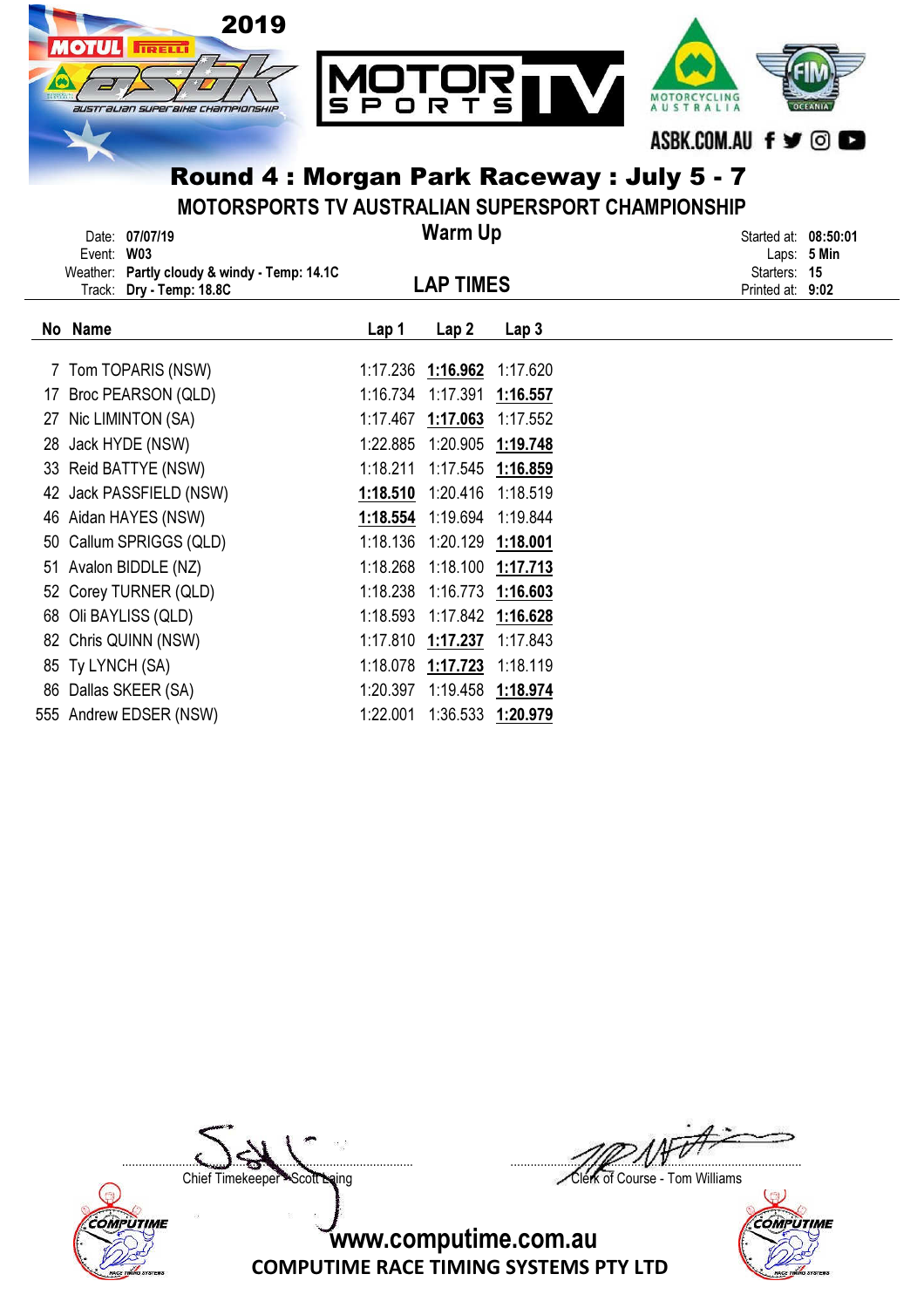

MOTORSPORTS TV AUSTRALIAN SUPERSPORT CHAMPIONSHIP

|                | Date: 07/07/19                                                           |         |         |          |     | <b>Warm Up</b>                                     |                                |         |                                           | Started at: 08:50:01 |     |
|----------------|--------------------------------------------------------------------------|---------|---------|----------|-----|----------------------------------------------------|--------------------------------|---------|-------------------------------------------|----------------------|-----|
|                | Event: W03                                                               |         |         |          |     |                                                    |                                |         |                                           | Laps: 5 Min          |     |
|                | Weather: Partly cloudy & windy - Temp: 14.1C<br>Track: Dry - Temp: 18.8C |         |         |          |     | <b>SPLIT TIMES</b>                                 |                                |         | Starters: 15<br>Printed at: 9:02          |                      |     |
| Lap            | Split 1                                                                  | Split 2 | Split 3 | Lap Time | Spd | Lap                                                | Split 1                        | Split 2 | Split 3                                   | Lap Time             | Spd |
|                | 7 Tom TOPARIS (NSW) (5th)                                                |         |         |          |     | 1                                                  | 1:22.177                       | 28.412  | 25.078                                    | 2:15.667             |     |
| 1              | 36.308                                                                   | 26.725  | 24.338  | 1:27.371 |     | $\overline{2}$                                     | 27.602                         | 26.751  | 24.157                                    | 1:18.510             | 202 |
| $\overline{2}$ | 27.321                                                                   | 26.044  | 23.871  | 1:17.236 | 208 | 3                                                  | 27.740                         | 28.088  | 24.588                                    | 1:20.416             | 204 |
| 3              | 26.927                                                                   | 26.171  | 23.864  | 1:16.962 | 209 | 4                                                  | 27.455                         | 26.600  | 24.464                                    | 1:18.519             | 203 |
| 4              | 27.089                                                                   | 26.396  | 24.135  | 1:17.620 | 209 |                                                    |                                |         |                                           |                      |     |
|                |                                                                          |         |         |          |     |                                                    | 46 Aidan HAYES (NSW) (12th)    |         |                                           |                      |     |
|                | 17 Broc PEARSON (QLD) (1st)                                              |         |         |          |     | $\mathbf{1}$                                       | 44.523                         | 27.513  | 24.851                                    | 1:36.887             |     |
| 1              | 33.216                                                                   | 27.880  | 24.279  | 1:25.375 |     | $\overline{2}$                                     | 27.583                         | 26.793  | 24.178                                    | 1:18.554             | 204 |
| $\overline{c}$ | 26.864                                                                   | 25.974  | 23.896  | 1:16.734 | 205 | 3                                                  | 28.019                         | 26.985  | 24.690                                    | 1:19.694             | 206 |
| 3              | 27.551                                                                   | 26.063  | 23.777  | 1:17.391 | 208 | 4                                                  | 28.192                         | 26.915  | 24.737                                    | 1:19.844             | 204 |
| 4              | 26.854                                                                   | 25.880  | 23.823  | 1:16.557 | 206 |                                                    |                                |         |                                           |                      |     |
|                |                                                                          |         |         |          |     |                                                    | 50 Callum SPRIGGS (QLD) (10th) |         |                                           |                      |     |
|                | 27 Nic LIMINTON (SA) (6th)                                               |         |         |          |     | 1                                                  | 36.632                         | 27.090  | 24.207                                    | 1:27.929             |     |
| 1              | 34.866                                                                   | 27.441  | 24.531  | 1:26.838 |     | $\overline{2}$                                     | 27.629                         | 26.356  | 24.151                                    | 1:18.136             | 207 |
| $\overline{2}$ | 27.357                                                                   | 26.196  | 23.914  | 1:17.467 | 206 | 3                                                  | 27.461                         | 27.032  | 25.636                                    | 1:20.129             | 206 |
| 3              | 27.052                                                                   | 26.167  | 23.844  | 1:17.063 | 209 | 4                                                  | 27.486                         | 26.376  | 24.139                                    | 1:18.001             | 196 |
| 4              | 27.187                                                                   | 26.364  | 24.001  | 1:17.552 | 206 |                                                    |                                |         |                                           |                      |     |
|                |                                                                          |         |         |          |     |                                                    | 51 Avalon BIDDLE (NZ) (8th)    |         |                                           |                      |     |
|                | 28 Jack HYDE (NSW) (14th)                                                |         |         |          |     | 1                                                  | 35.602                         | 27.376  | 24.572                                    | 1:27.550             |     |
| 1              | 47.188                                                                   | 29.226  | 26.018  | 1:42.432 |     | $\overline{2}$                                     | 27.603                         | 26.370  | 24.295                                    | 1:18.268             | 207 |
| 2              | 29.868                                                                   | 28.144  | 24.873  | 1:22.885 | 199 | $\mathfrak{S}$                                     | 27.394                         | 26.334  | 24.372                                    | 1:18.100             | 212 |
| 3              | 28.839                                                                   | 27.425  | 24.641  | 1:20.905 | 202 | 4                                                  | 27.303                         | 26.120  | 24.290                                    | 1:17.713             | 211 |
| 4              | 27.987                                                                   | 27.308  | 24.453  | 1:19.748 | 202 |                                                    |                                |         |                                           |                      |     |
|                |                                                                          |         |         |          |     | 52 Corey TURNER (QLD) (2nd)                        |                                |         |                                           |                      |     |
|                | 33 Reid BATTYE (NSW) (4th)                                               |         |         |          |     | 1                                                  | 36.450                         | 27.902  | 24.180                                    | 1:28.532             |     |
| 1              | 1:15.947                                                                 | 27.620  | 25.005  | 2:08.572 |     | $\overline{2}$                                     | 27.263                         | 26.457  | 24.518                                    | 1:18.238             | 210 |
| 2              | 27.726                                                                   | 26.454  | 24.031  | 1:18.211 | 203 | 3                                                  | 26.932                         | 26.089  | 23.752                                    | 1:16.773             | 211 |
| 3              | 27.505                                                                   | 26.325  | 23.715  | 1:17.545 | 204 | 4                                                  | 26.824                         | 26.080  | 23.699                                    | 1:16.603             | 211 |
| 4              | 27.140                                                                   | 26.019  | 23.700  | 1:16.859 | 205 |                                                    |                                |         |                                           |                      |     |
|                |                                                                          |         |         |          |     | 68 Oli BAYLISS (QLD) (3rd)<br>$\sim$ $\sim$ $\sim$ |                                |         | $\sim$ $\sim$ $\sim$ $\sim$ $\sim$ $\sim$ |                      |     |

**42 Jack PASSFIELD (NSW) (11th)** 1 32.346 26.832 24.207 1:23.385



....................................................................................... ....................................................................................... Chief Timekeeper - Scott Laing Clerk of Course - Tom Williams



www.computime.com.au

COMPUTIME RACE TIMING SYSTEMS PTY LTD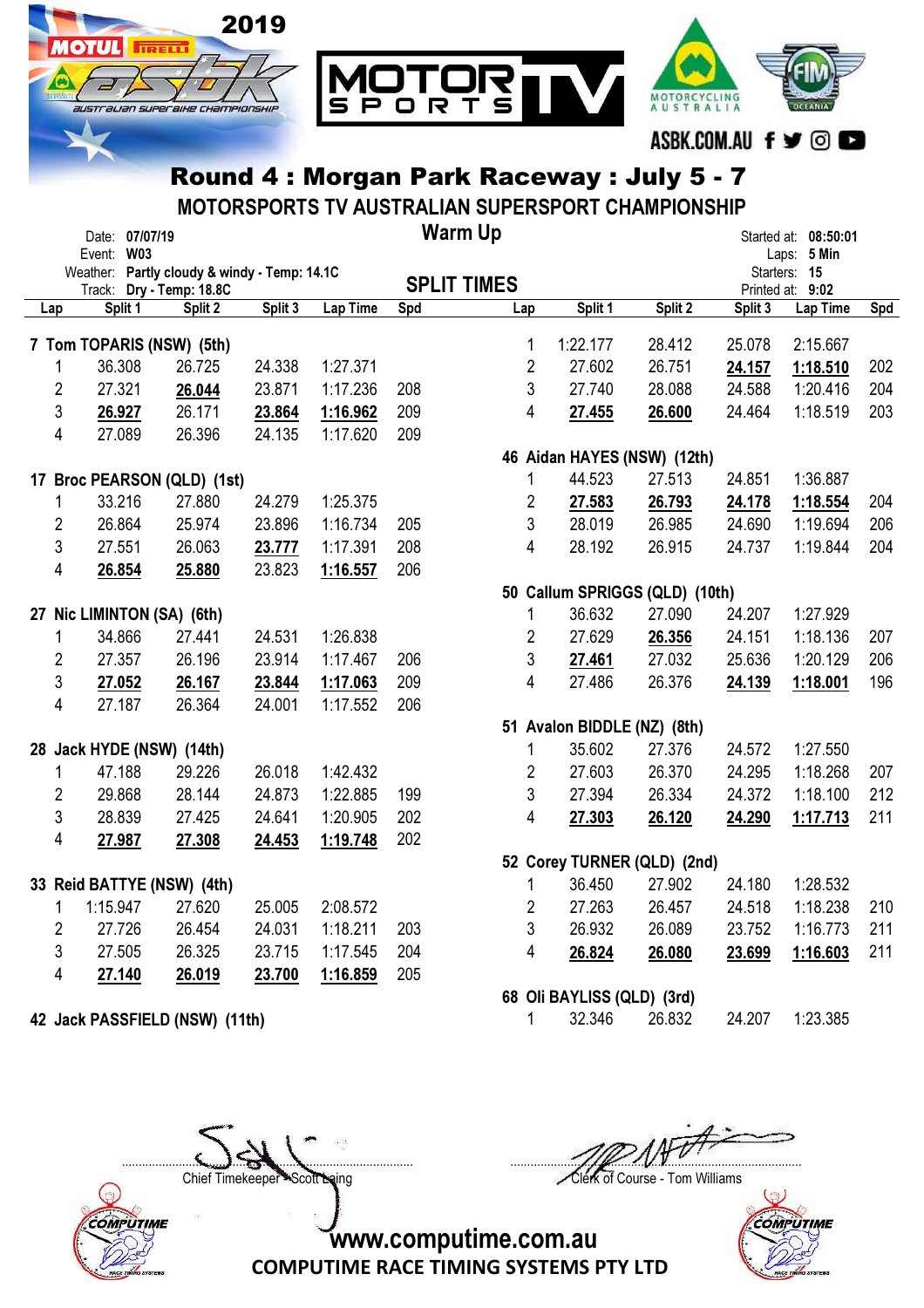

MOTORSPORTS TV AUSTRALIAN SUPERSPORT CHAMPIONSHIP

|                            | Date:                  | 07/07/19   |                          |                                     |          |        | <b>Warm Up</b>     |                          |                               | Started at: | 08:50:01       |     |
|----------------------------|------------------------|------------|--------------------------|-------------------------------------|----------|--------|--------------------|--------------------------|-------------------------------|-------------|----------------|-----|
|                            | Event:                 | <b>W03</b> |                          |                                     |          |        |                    |                          |                               |             | 5 Min<br>Laps: |     |
|                            | Weather:               |            |                          | Partly cloudy & windy - Temp: 14.1C |          |        | <b>SPLIT TIMES</b> |                          |                               | Starters:   | 15             |     |
|                            |                        |            | Track: Dry - Temp: 18.8C |                                     |          |        |                    |                          |                               | Printed at: | 9:02           |     |
| Lap                        | Split 1                |            | Split 2                  | Split 3                             | Lap Time | Spd    | Lap                | Split 1                  | Split 2                       | Split 3     | Lap Time       | Spd |
| 2                          | 27.570                 |            | 26.628                   | 24.395                              | 1:18.593 | 203    | 86                 | Dallas SKEER (SA) (13th) |                               |             |                |     |
| 3                          | 28.151                 |            | 26.052                   | 23.639                              | 1:17.842 | 205    |                    | 51.747                   | 27.739                        | 25.518      | 1:45.004       |     |
| 4                          | 26.922                 |            | 25.880                   | 23.826                              | 1:16.628 | 210    | 2                  | 28.067                   | 27.535                        | 24.795      | 1:20.397       | 202 |
|                            |                        |            |                          |                                     |          |        | 3                  | 27.887                   | 27.029                        | 24.542      | 1:19.458       | 208 |
| 82 Chris QUINN (NSW) (7th) |                        |            |                          |                                     | 4        | 27.711 | 26.876             | 24.387                   | 1:18.974                      | 203         |                |     |
|                            | 33.940                 |            | 27.582                   | 24.514                              | 1:26.036 |        |                    |                          |                               |             |                |     |
| 2                          | 27.332                 |            | 26.287                   | 24.191                              | 1:17.810 | 202    |                    |                          | 555 Andrew EDSER (NSW) (15th) |             |                |     |
| 3                          | 27.133                 |            | 26.156                   | 23.948                              | 1:17.237 | 204    |                    | 38.632                   | 28.604                        | 25.778      | 1:33.014       |     |
| 4                          | 27.241                 |            | 26.362                   | 24.240                              | 1:17.843 | 204    | 2                  | 29.210                   | 27.667                        | 25.124      | 1:22.001       | 201 |
|                            |                        |            |                          |                                     |          |        | 3                  | 43.777                   | 27.642                        | 25.114      | 1:36.533       | 202 |
|                            | 85 Ty LYNCH (SA) (9th) |            |                          |                                     |          |        | 4                  | 28.619                   | 27.431                        | 24.929      | 1:20.979       | 203 |
|                            | 35.158                 |            | 27.388                   | 24.665                              | 1:27.211 |        |                    |                          |                               |             |                |     |
| 2                          | 27.418                 |            | 26.448                   | 24.212                              | 1:18.078 | 205    |                    |                          |                               |             |                |     |
| 3                          | 27.085                 |            | 26.353                   | 24.285                              | 1:17.723 | 206    |                    |                          |                               |             |                |     |
| 4                          | 27.223                 |            | 26.811                   | 24.085                              | 1:18.119 | 203    |                    |                          |                               |             |                |     |



....................................................................................... .......................................................................................

Chief Timekeeper - Scott Laing Clerk of Course - Tom Williams

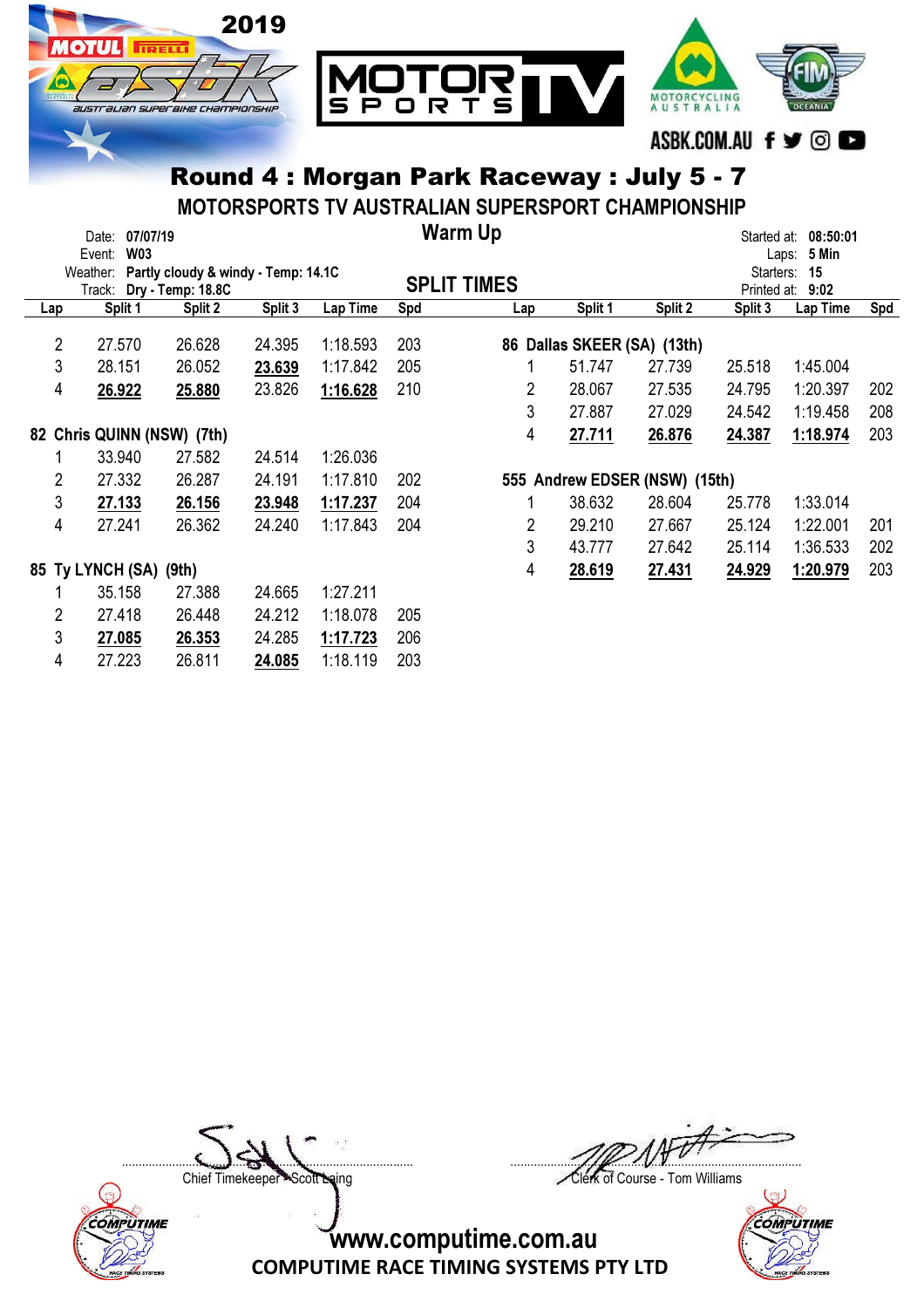

MOTORSPORTS TV AUSTRALIAN SUPERSPORT CHAMPIONSHIP

| Event: W03                       | Date: 07/07/19 |          |                                                                  | Warm Up<br>Weather: Partly cloudy & windy - Temp: 14.1C<br>FASTEST LAPS SEQUENCE |                                                 | Started at: 08:50:01<br>Starters: 15<br>Printed at: 9:02 | Laps: $5$ Min         |           |
|----------------------------------|----------------|----------|------------------------------------------------------------------|----------------------------------------------------------------------------------|-------------------------------------------------|----------------------------------------------------------|-----------------------|-----------|
|                                  | Race<br>Time   |          | No Name                                                          |                                                                                  | <b>Machine</b>                                  |                                                          | <b>Fastest</b><br>Lap | On<br>Lap |
| 2:41.978<br>2:42.109<br>5:16.057 |                | 17<br>17 | 68 Oli BAYLISS (QLD)<br>Broc PEARSON (QLD)<br>Broc PEARSON (QLD) |                                                                                  | Yamaha YZF-R6<br>Yamaha YZF-R6<br>Yamaha YZF-R6 | 1:18.593<br>1:16.734<br>1:16.557                         |                       | 3         |



....................................................................................... .......................................................................................

Chief Timekeeper - Scott Laing Clerk of Course - Tom Williams

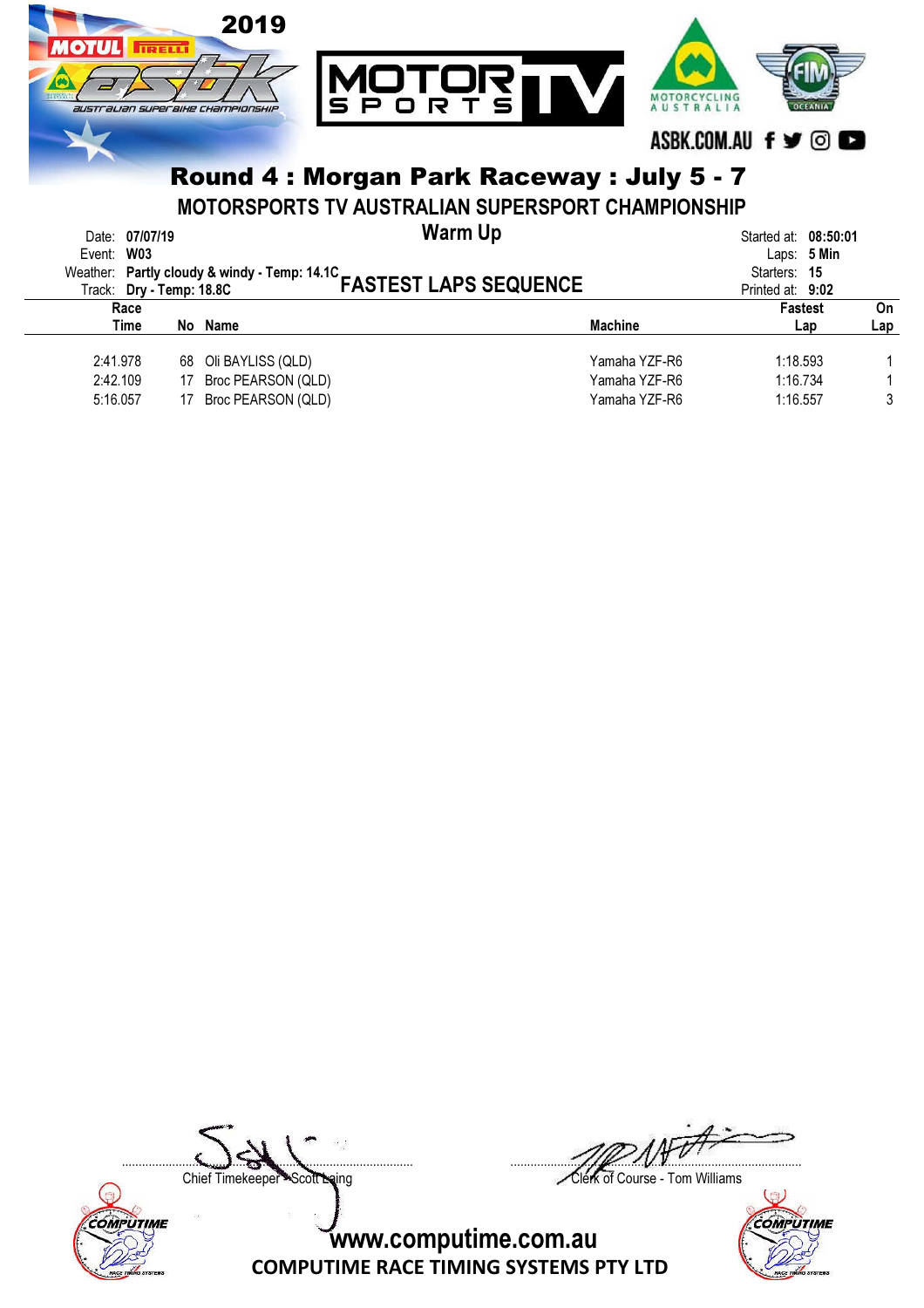

MOTORSPORTS TV AUSTRALIAN SUPERSPORT CHAMPIONSHIP

|            | Date:<br>Event:<br>Weather:<br>Track: | 07/07/19<br><b>W03</b><br>Partly cloudy & windy - Temp: 14.1C<br>Dry - Temp: 18.8C |        |                   | <b>Warm Up</b><br><b>BEST PARTIAL TIMES</b> |                   |        |                     | 08:50:01<br>Started at:<br>5 Min<br>Laps:<br>15<br>Starters:<br>9:02 |          |  |  |
|------------|---------------------------------------|------------------------------------------------------------------------------------|--------|-------------------|---------------------------------------------|-------------------|--------|---------------------|----------------------------------------------------------------------|----------|--|--|
|            |                                       | Split 1                                                                            |        | Split 2           |                                             | Split 3           |        | Printed at:<br>LAP  |                                                                      |          |  |  |
| <b>Pos</b> | Name                                  |                                                                                    | Time   | Name              | Time                                        | Name              | Time   | Name                | Ideal                                                                | Fastest  |  |  |
|            | C. TURNER                             |                                                                                    | 26.824 | <b>B. PEARSON</b> | 25.880                                      | O. BAYLISS        | 23.639 | <b>O. BAYLISS</b>   |                                                                      | 1:16.628 |  |  |
|            |                                       |                                                                                    |        |                   |                                             |                   |        |                     | 1:16.441                                                             |          |  |  |
|            | <b>B. PEARSON</b>                     |                                                                                    | 26.854 | O. BAYLISS        | 25.880                                      | C. TURNER         | 23.699 | <b>B. PEARSON</b>   | 1:16.511                                                             | 1:16.557 |  |  |
| 3          | O. BAYLISS                            |                                                                                    | 26.922 | R. BATTYE         | 26.019                                      | R. BATTYE         | 23.700 | <b>C. TURNER</b>    | 1:16.603                                                             | 1:16.603 |  |  |
| 4          | T. TOPARIS                            |                                                                                    | 26.927 | T. TOPARIS        | 26.044                                      | <b>B. PEARSON</b> | 23.777 | <b>T. TOPARIS</b>   | 1:16.835                                                             | 1:16.962 |  |  |
| 5          | N. LIMINTON                           |                                                                                    | 27.052 | C. TURNER         | 26.080                                      | N. LIMINTON       | 23.844 | <b>R. BATTYE</b>    | 1:16.859                                                             | 1:16.859 |  |  |
| 6          | T. LYNCH                              |                                                                                    | 27.085 | A. BIDDLE         | 26.120                                      | <b>T. TOPARIS</b> | 23.864 | <b>N. LIMINTON</b>  | 1:17.063                                                             | 1:17.063 |  |  |
|            | C. QUINN                              |                                                                                    | 27.133 | C. QUINN          | 26.156                                      | C. QUINN          | 23.948 | C. QUINN            | 1:17.237                                                             | 1:17.237 |  |  |
| 8          | R. BATTYE                             |                                                                                    | 27.140 | N. LIMINTON       | 26.167                                      | T. LYNCH          | 24.085 | T. LYNCH            | 1:17.523                                                             | 1:17.723 |  |  |
| 9          | A. BIDDLE                             |                                                                                    | 27,303 | <b>T. LYNCH</b>   | 26.353                                      | C. SPRIGGS        | 24.139 | A. BIDDLE           | 1:17.713                                                             | 1:17.713 |  |  |
| 10         | J. PASSFIELD                          |                                                                                    | 27.455 | C. SPRIGGS        | 26.356                                      | J. PASSFIELD      | 24.157 | <b>C. SPRIGGS</b>   | 1:17.956                                                             | 1:18.001 |  |  |
| 11         | C. SPRIGGS                            |                                                                                    | 27.461 | J. PASSFIELD      | 26.600                                      | A. HAYES          | 24.178 | <b>J. PASSFIELD</b> | 1:18.212                                                             | 1:18.510 |  |  |
| 12         | A. HAYES                              |                                                                                    | 27.583 | A. HAYES          | 26.793                                      | A. BIDDLE         | 24.290 | A. HAYES            | 1:18.554                                                             | 1:18.554 |  |  |
| 13         | D. SKEER                              |                                                                                    | 27.711 | D. SKEER          | 26.876                                      | D. SKEER          | 24.387 | <b>D. SKEER</b>     | 1:18.974                                                             | 1:18.974 |  |  |
| 14         | J. HYDE                               |                                                                                    | 27.987 | J. HYDE           | 27.308                                      | J. HYDE           | 24.453 | J. HYDE             | 1:19.748                                                             | 1:19.748 |  |  |
| 15         | A. EDSER                              |                                                                                    | 28.619 | A. EDSER          | 27.431                                      | A. EDSER          | 24.929 | A. EDSER            | 1:20.979                                                             | 1:20.979 |  |  |



....................................................................................... .......................................................................................

Chief Timekeeper - Scott Laing Clerk of Course - Tom Williams